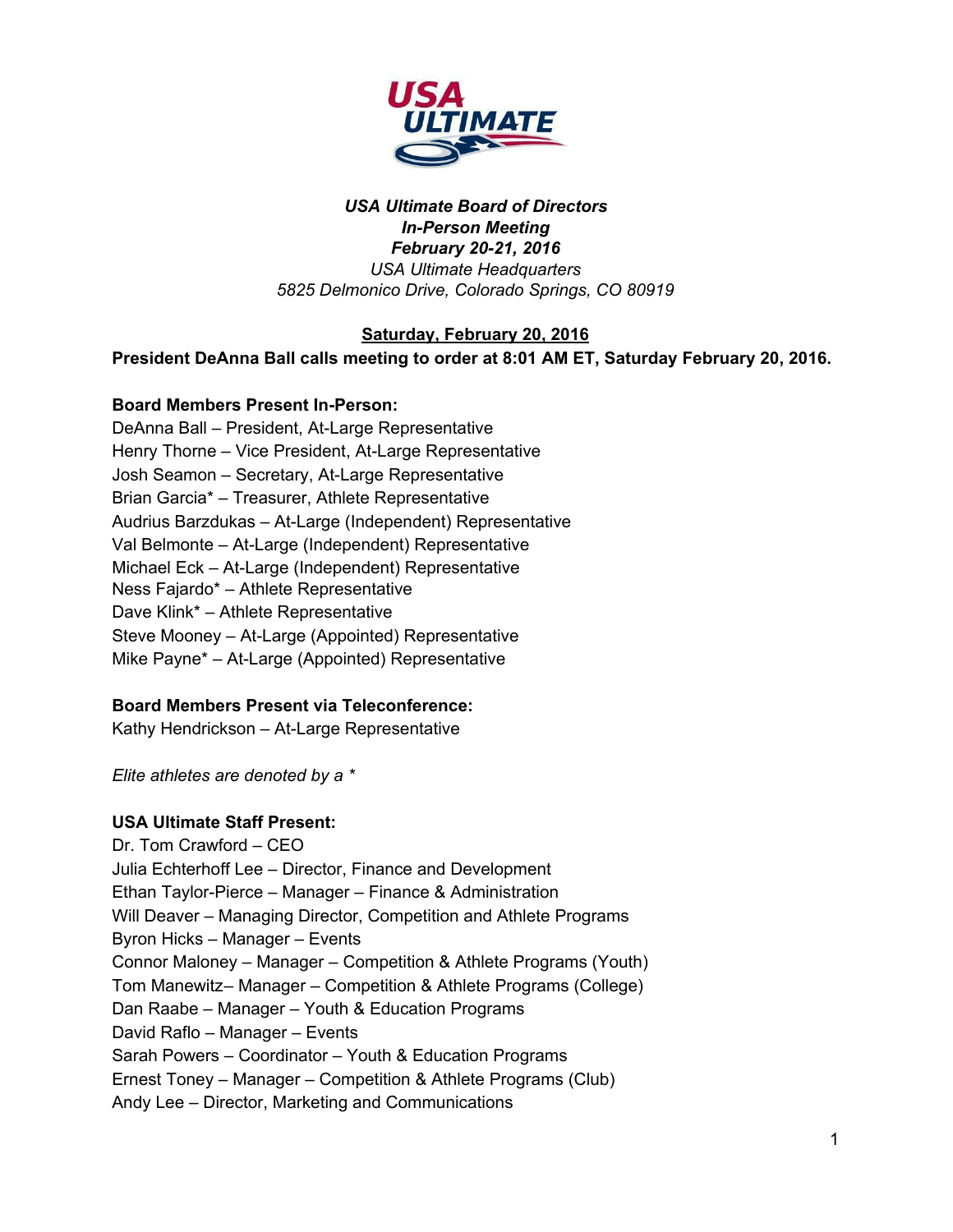

Matthew Bourland – Manager – New Media Stacey Waldrup – Manager – Communications & Publications Josh Murphy – Director – Member Services & Community Development Leah Dolan-Kelley – Manager – Event Sanctioning Joy Dunphey – Administrative Assistant – Member Services Kristen Gallagher – Manager – Community Services & Development Rebecca Simeone – Manager – Membership & Sport Development

### **Guest:**

Phil Grant – USA Ultimate Foundation Board Member Ben Sparks – USA Ultimate Foundation General Counsel

#### **Introductions**

Presented by DeAnna Ball, Tom Crawford, and Josh Seamon

- DeAnna Ball and Tom Crawford emphasized the fantastic talent that has recently been added to both the Board and staff.
- New board and staff members, as well as special guests, introduced themselves.
- Josh Seamon reviewed a basic outline of parliamentary procedures.

### **Final Financial Update, 2015**

Present by Tom Crawford

- The year finished at breakeven levels.
- The staff was singled out for their excellent management of expenses.
- The board was very impressed with a 19% increase in revenue in one year.
- Many new teams joined the Masters division.
- Our deferred revenue puts us in a strong financial position.

### **Risk Management: The Future**

Presented by Chuck Delich, risk management consultant

- The board was presented with the current state of risk management.
- Different facets and ways in which waivers are important were discussed.
- Education, training, and accountability are challenges within a large organization.
- Chuck Delich pointed out that "boards need to focus on steering the ship and not starting the engine."
- Contractual liability, concussion awareness, and return to play guidelines were discussed.
- The Safe Sport program will be an important focus in the near future.
- The board discussed the delicate interplay between risk and business goals.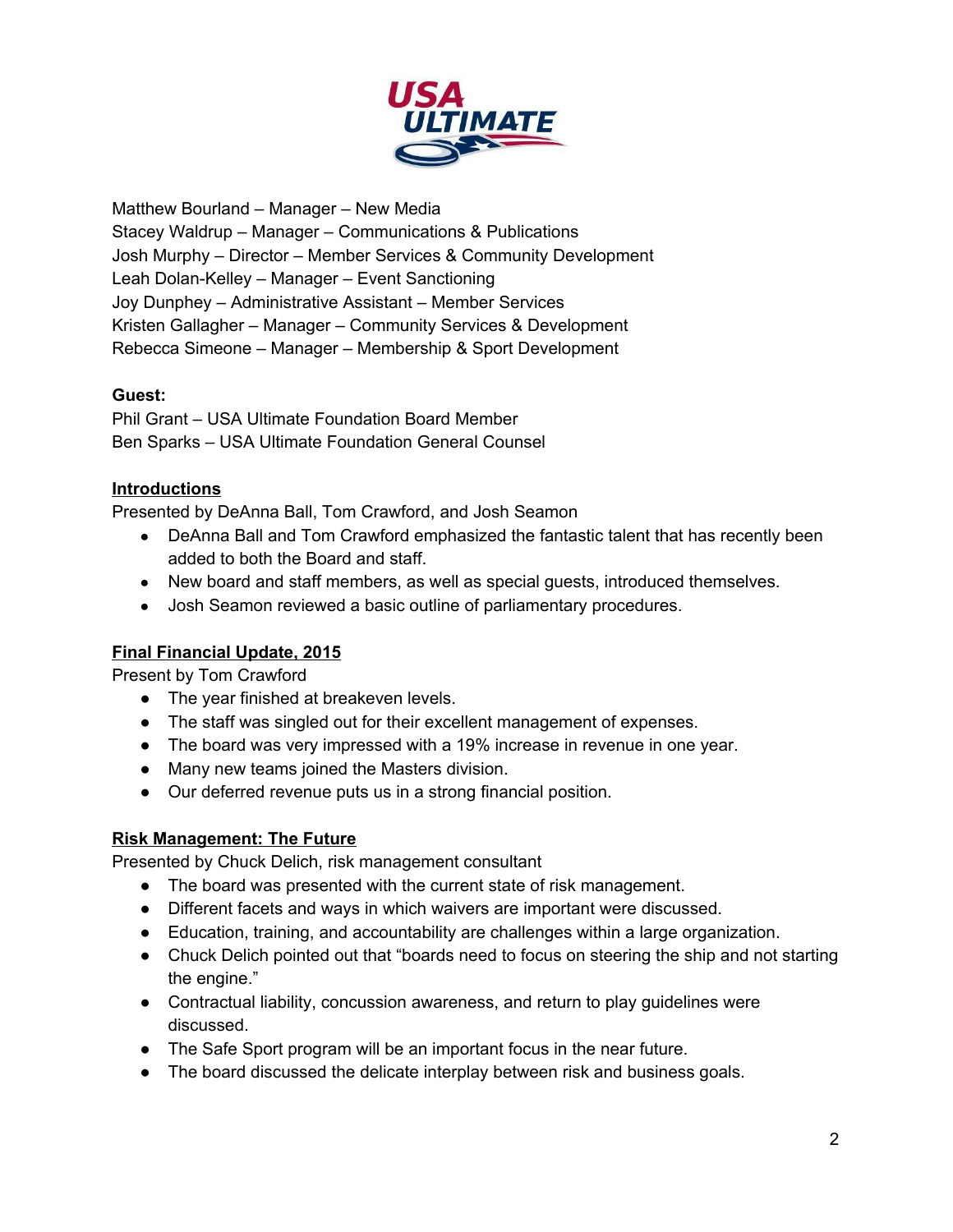

### **Safe Sport**

Presented by Malia Arrington, U.S. Olympic Committee, Director of Safe Sport and Ethics

- It's important that USAU stays in close alignment with national standards.
- The board was given an overview of the landscape of coaching and mandatory reporting.
- The Safe Sport program will be a basic business competency.
- USAU State Based Organizations and affiliates will help with deploying education.
- USAU will continue to pay very close attention to the Safe Sport program.

### **Growing in the Multicultural Landscape**

Presented by Gilbert Dávila CEO, Dávila Multicultural Insights

- The board heard about the importance of the fast pace of technological advancement and growing/shifting demographics.
- Gilbert Dávila presented a multicultural and sponsorship strategy session.
- The board heard about the "new face of America" and how the multicultural athlete is driving growth in sports participation.
- The board viewed several examples of successful multicultural marketing advertisements.

# **Ultimate Sponsorship Strategy, 2016**

Presented by Gilbert Dávila CEO, Dávila Multicultural Insights

● Gilbert Dávila presented to board with his strategy for recruiting new sponsors as well as examples of successful campaigns in other markets.

# **Year in Review, 2015**

Presented by Tom Crawford

- An amazing amount of work was completed all while transitioning HQ to Colorado Springs.
- Major 2015 highlights include 13% membership growth, obtaining permanent IOC recognition, the success of our national teams, a very successful first Beach Nationals, the launch of the Tournament Director's Certification Program, the launch of the first three State Based Organizations, new girls' team grants, development and deployment of USAU's first mobile app, and the first GUM website.
- USAU participated in a sport cost analysis.
- Tom Crawford expressed his excitement over the launch of the SBO program.
- Youth Club Championships is USAU's largest event.
- The Beach championships were a massive success.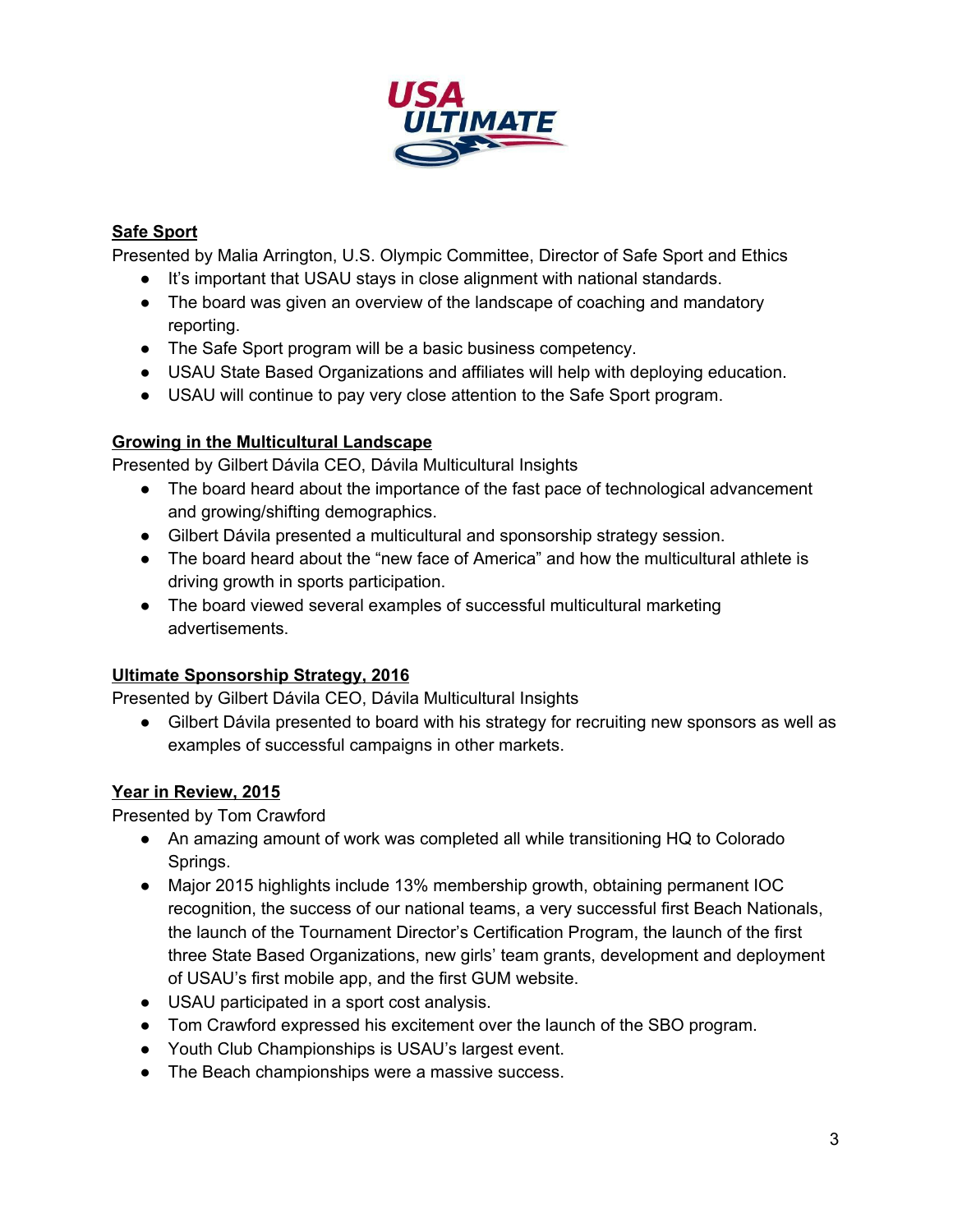

### **2016 Goal Highlights**

Presented by Tom Crawford

• The board was presented with a list of projects and actions that align with USAU's strategic and operating plans.

### **Competition Working Groups Update**

Presented by Will Deaver

- The board heard updates regarding all levels of competitive play.
- The board was presented with an extensive report from the competition working group outlining their recommendation with regard to shifting the Club season.
- The board had an extensive conversation regarding shifting the Club season.
- Mike Payne moves to append the competition working group's recommendation. Josh Seamon seconds the motion.
	- o "*Based on consideration of all available relevant information, including USA Ultimate's strategies, goals, and priorities, the Club WG recommends that the TCT season be kept at its current relative timing, with the beginning of the season in June and the Post-Season occurring in late August through late September/early October in 2017*.*"*
- Henry Thorne moves to approve the appended recommendation. The motion is seconded by Josh Seamon and passes 8-0-4.

# **Vote on Financial Policies & Procedures**

Presented by Julia Lee

- The board heard an outline of the updates to USAU's financial policies and procedures.
- Val Belmonte moves to approve the financial policies and procedures as written. The motion is seconded by Josh Seamon and passes 12-0-0.

# **Sunday, February 21, 2016**

# **President DeAnna Ball calls meeting to order at 8:00 AM ET, Sunday February 21, 2016.**

# **State Organization Progress/Plans**

Presented by Tom Crawford

- The creation of SBOs is the next step towards building a national infrastructure. We'll be able to do a better job with Safe Sport and grow youth at the local level better than we have before.
- Josh Murphy was complimented for his work in launching the first three SBOs.
- Josh Murphy gave an outline of the first three SBOs (New England, North Carolina, and Minnesota) as well as plans for the continued expansion of the program.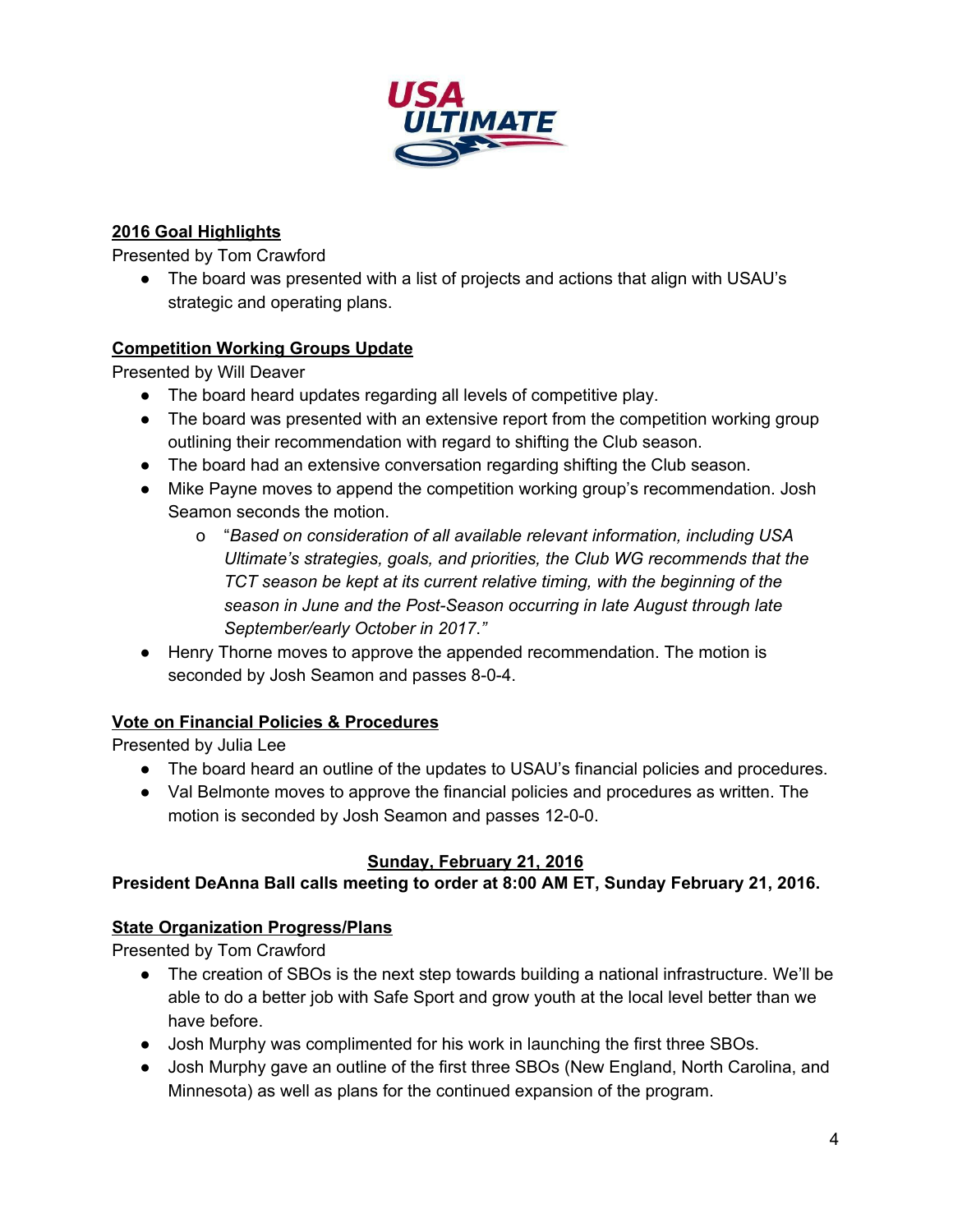

### **USA Ultimate Foundation Update**

Presented by Henry Thorne

- Henry Thorne gave an outline of the Foundation's activity over the past year.
- The Board heard an overview of and discussed strategies for growing the foundation.
- Phil Adams, one of the new Foundation Board members, talked about his experience joining the Foundation Board and his vision for the future of the Foundation.
- Phil Adams emphasized the importance of emphasizing, and being a steward of, SOTG in growing the foundation.

# **Equity Task Force Report**

Presented by Ness Fajardo

- Ness Fajardo gave an overview of the Equity Task Force hosted by Janet Judge.
- The retreat identified USAU's strengths with regards to equity, what improvements needs to be made, what challenges we face, and what steps should next be taken.
- The board discussed equity between divisions.
- The next steps will be to continue to improve communications, elevate the task force to a working group, update the current gender equity policy to be more inclusive and expansive, and to help support more female role models.

USAU Staff Departs

# **Office Elections & Committees, Task Forces, and Working Group Assignments**

Led by DeAnna Ball

- Josh Seamon was re-elected to the position of board secretary.
- Brian Garcia was re-elected to the position of board treasurer.
- The Board worked through all committee, task force, and working group assignments.
- Dave Klink moves to change the name of the "Equity Working Group" to the "Equity and Diversity Working Group". The motions is seconded by Val Belmonte and passes 12-0-0.

Audrius Barzdukas departs

### **Bylaw Amendment Proposals**

Led by DeAnna Ball

- Ex-Officio Board Member Proposal. [Appendix A]
- Val Belmonte motions to amend the proposal. Mick Eck seconds the motion.
	- *o "Section 6.13 Immediate Past President ExOfficio Member of the Board of Directors: If the immediate past President of the Board is not a current Board member, then, for a period of two years after the immediate past President's*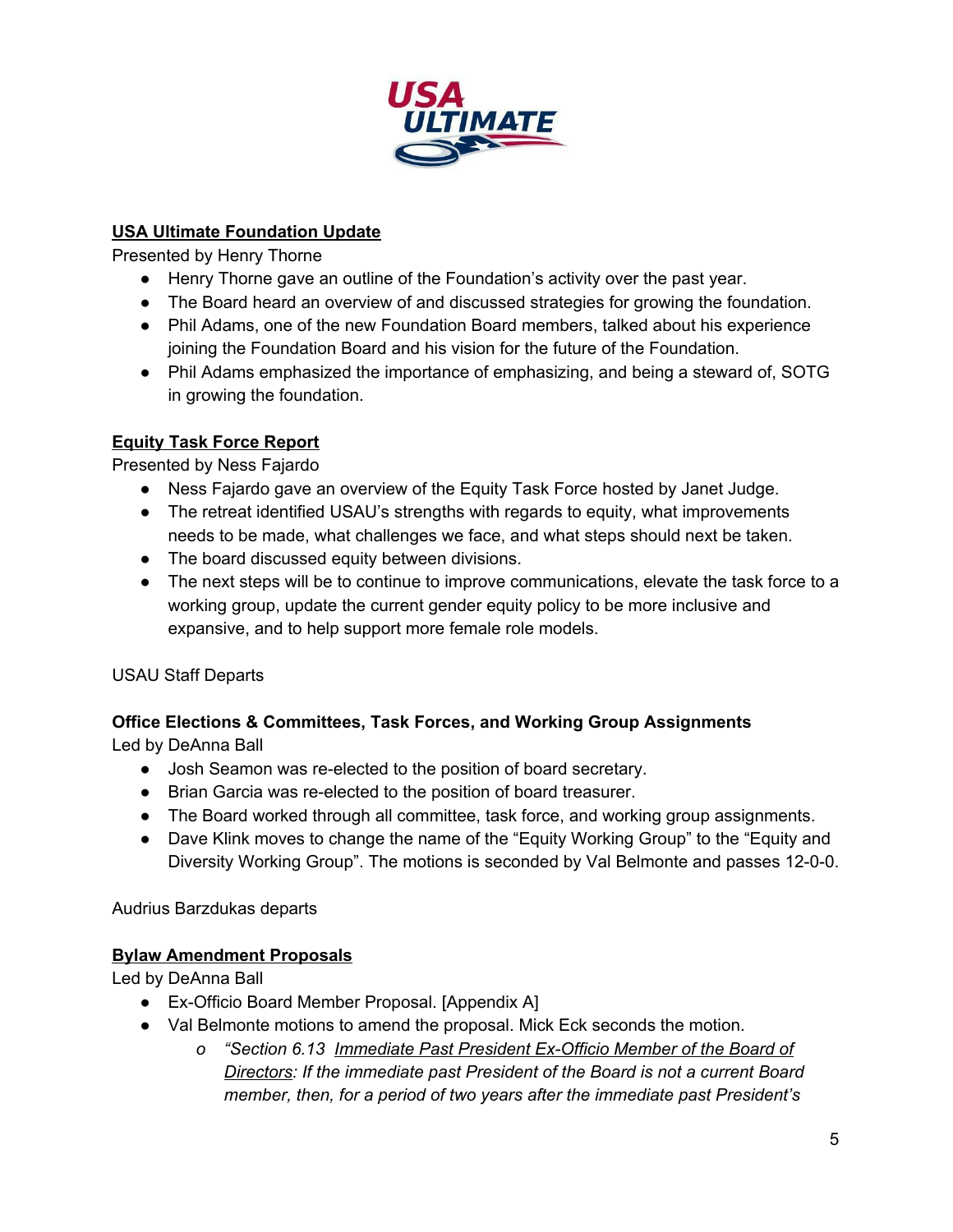

*position ends as President of the Board, he or she mayshall be an exofficio member of USA Ultimate's Board of Directors by majority vote of the remaining board members,and wouldshall be allowed to attend Board meetings and may speak on matters as requested by the Board. The immediate past President shall not vote on any matter. The position shall not factor into quorum requirements."*

- Mike Payne moves to accept the bylaw amendment proposal as amended. The motion is second by Josh Seamon and passes 11-0-1.
- Conduct Complaint Amendment Proposal. [Appendix B]
- Josh Seamon moves to accept the bylaw amendment proposal as written. The proposal is seconded by Henry and passes 11-0-1.
- Board Election Voting Percentages Proposal. [Appendix C]
- Dave Klink moves to amend the proposal. Josh Seamon seconds the motion.
	- *o "Section 9.3 Member Quorum. One (1%) of members who are Elite Athletes shall constitute a quorum for the purposes of electing Elite Athletes to the Board of Directors. No specific percentage of the general membership will be required as a quorum for election of AtLarge Directors, except as required by law."*
- Josh Seamon motions to accept the bylaw amendment proposal as amended. The motion is seconded by DeAnna Ball and passes 11-0-1.
- Legislative Proposals Proposal. [Appendix D]
- Josh Seamon moves to accept the bylaw amendment proposal as written. The motion is seconded by Henry Thorne and passes 11-0-1.

**DeAnna Ball adjourns the meeting at 10:43 AM ET, Sunday February 21, 2016.**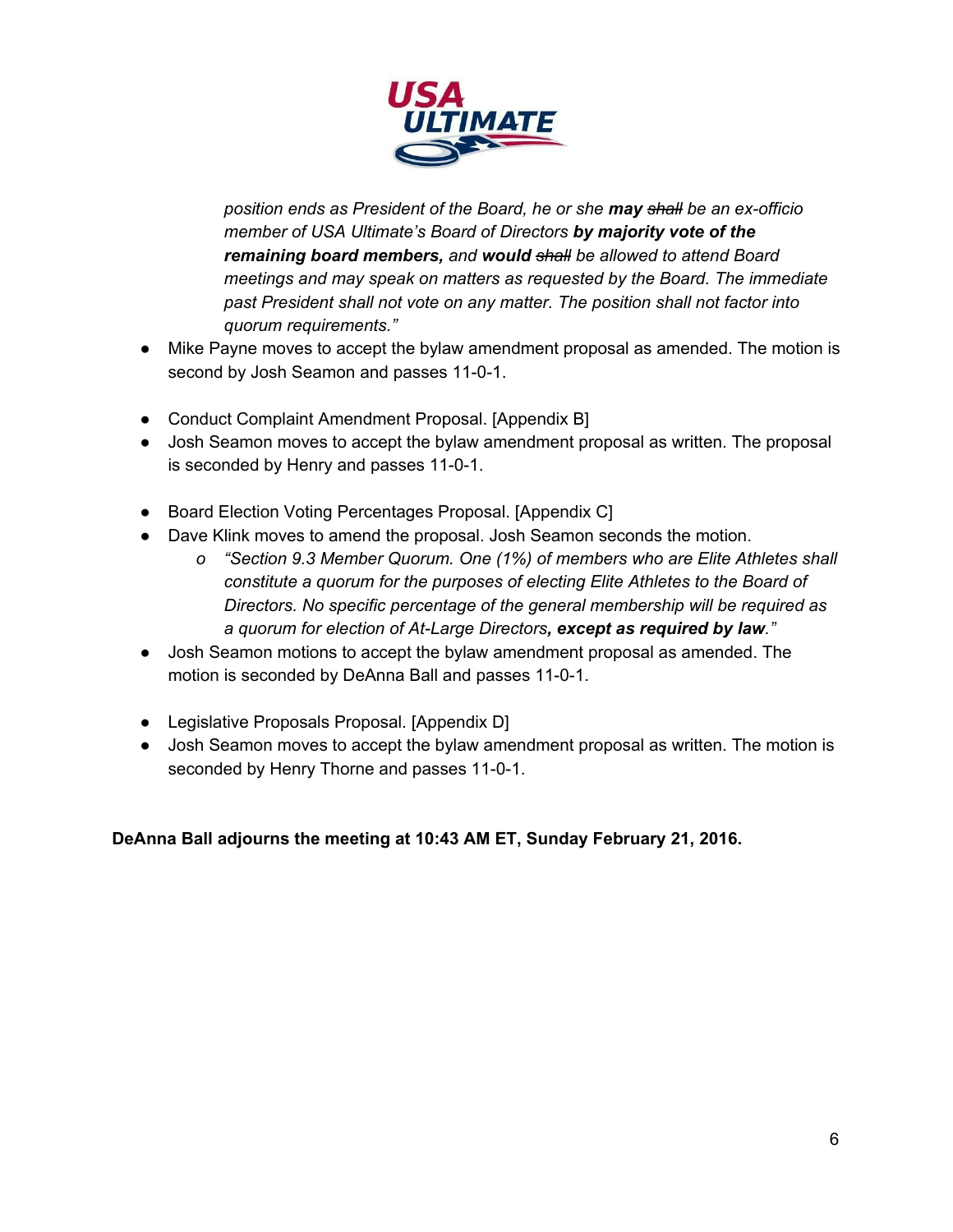

### **Appendix A: Ex-Officio Board Members**

*"Section 6.13 Immediate Past President ExOfficio Member of the Board of Directors: If the immediate past President of the Board is not a current Board member, then, for a period of two years after the immediate past President's position ends as President of the Board, he or she shall be an exofficio member of USA Ultimate's Board of Directors and shall be allowed to attend Board meetings and may speak on matters as requested by the Board. The immediate past President shall not vote on any matter. The position shall not factor into quorum requirements."*

### **Appendix B: Conduct Complaints**

*"Section 10.4 Timing. and Statute of Limitations. A complaint filed under these Bylaws shall be filed within thirty (30) one hundred fifty (150)days of the conduct in question. The Judicial Committee or the hearing panel, as the case may be, shall have the discretion at any timeto grant complainants extensions of this deadline, including up to 180 days for right to participate complaints, in accordance with the Ted Stevens Olympic and Amateur Sports Act."*

### **Appendix C: Board Election Voting Percentages**

*"Section 9.3 Member Quorum. One (1%) of members who are Elite Athletes shall constitute a quorum for the purposes of electing Elite Athletes to the Board of Directors. No specific percentage of the general membership will be required as a quorum for election of AtLarge Directors."*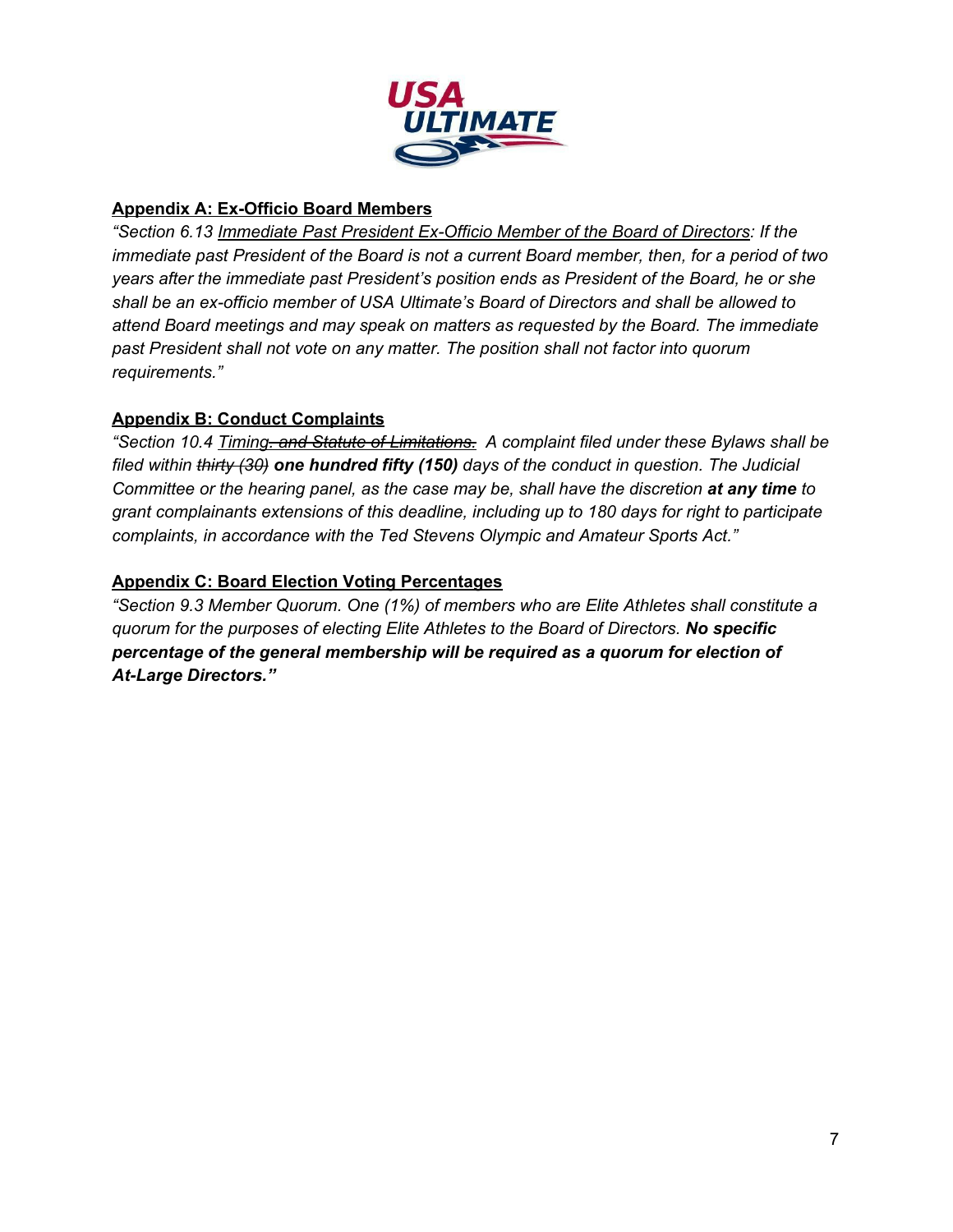

#### **Appendix D: Legislative Proposals Proposal**

### **USA Ultimate, INC. 2016 WINTER MEETING: BOARD OF DIRECTORS MEETING LEGISLATIVE PROPOSAL SUBMISSION FORM**

| <b>PROPOSAL:</b>                       | Procedures for Proposed Bylaws Amendments |
|----------------------------------------|-------------------------------------------|
| <b>NAME OF PUBLICATION / Document:</b> | <b>Bylaws</b>                             |
| <b>MAIN HEADING:</b>                   | <b>Bylaws</b>                             |
| <b>REGULATION (Heading):</b>           |                                           |
| <b>BY-LAW (Heading):</b>               | Article XIII - Miscellaneous              |
| Section:                               | Section 13.1 Amendments.                  |
| Reference (sub-section):               | $(a)$ $(b)$ $(c)$                         |
| Paragraph / Page no(s):                |                                           |

**CURRENT WORDING:** (please type in Tahoma/Pitch 11)

- (a) These Bylaws may be amended, repealed, or altered, in whole or in part, and new Bylaws may be adopted, by a majority of directors then in office at any meeting duly called and at which two-thirds of the directors then in office are present.
- (b) The text, or a summary thereof, or any proposed amendment to be adopted at a meeting shall be sent to the directors at least ten (10) days prior to the meeting at which such action is to be taken.
- (c) Such amendment shall be effective as of the date of adoption unless otherwise specified in either the amendment or the resolutions adopting the amendment.

**SPECIFIC WORDING OF PROPOSAL:** (please type in Tahoma/Pitch 11) (as it should appear with new wording-**bold**, Deletions-strikethrough)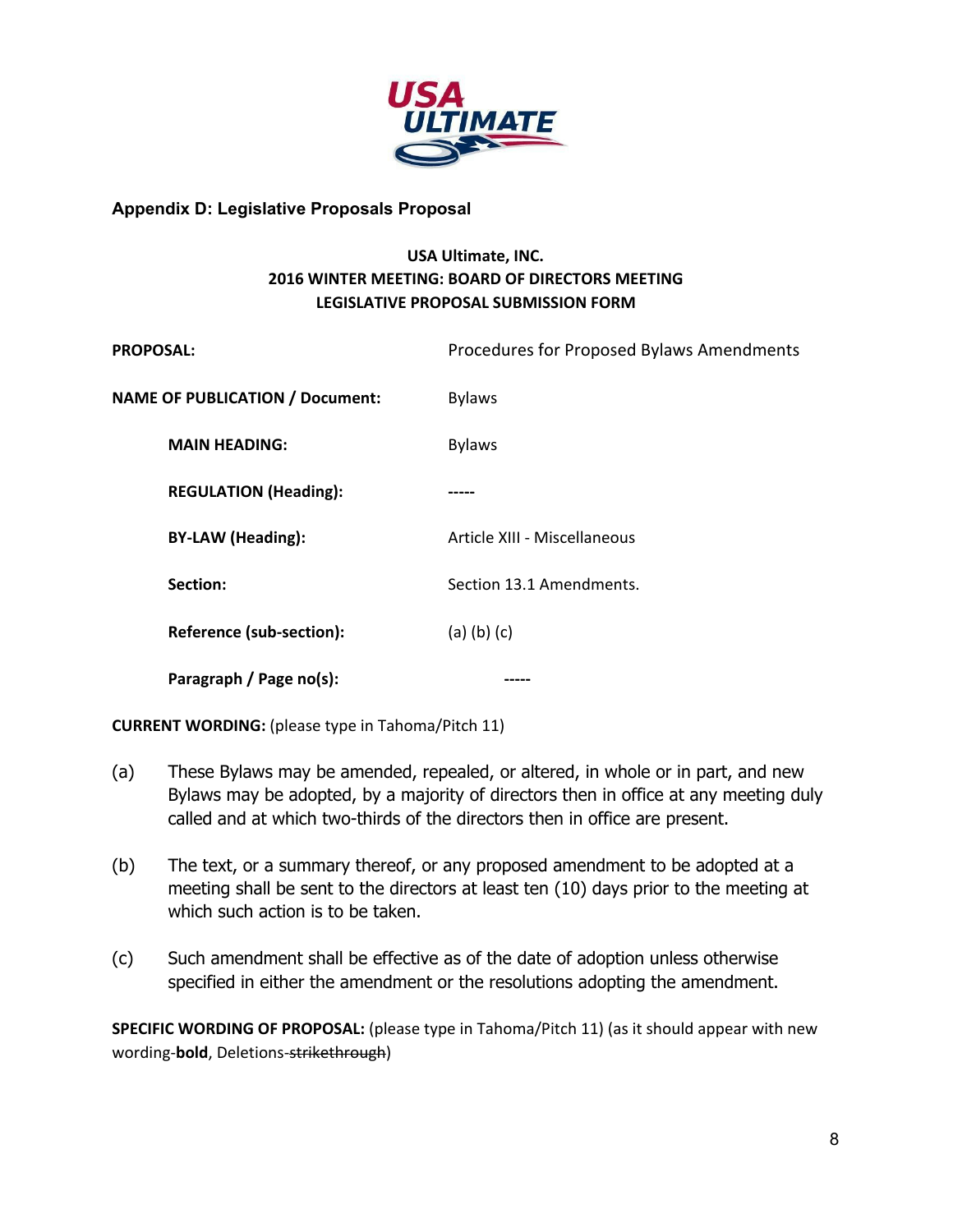

- (a) These Bylaws may be amended, repealed, or altered, in whole or in part, and new Bylaws may be adopted, by a majority of directors then in office at any meeting duly called and at which two-thirds of the directors then in office are present.
- (b) The text, or a summary thereof, or any proposed amendment to be adopted at a meeting shall be sent to the directors at least ten (10) days prior to the meeting at which such action is to be taken. **Any proposed changes, additions or deletions to USA Ultimate Bylaws, policies, duties and responsibilities the following procedure must then be followed:**
- **i.Items for submission must be on a USA Ultimate Legislative Proposal Submission Form.**
- **ii.Items submitted must include the specific wording of a proposed change, addition or deletion. The item submitted for the agenda and consideration shall also include a single paragraph explaining the intent and purpose of the proposal, the submitter's name(s), and whom the proposal is directed to (i.e. Board, Committee, etc.). Items submitted without the specific proposal submission form and /or without an explanation paragraph of purpose and intent will not be placed on the agenda for consideration.**
- **iii.Proposed amendment for adoption consideration at a meeting shall be sent to the directors in the legislative submission format at least ten (10) days prior to the meeting.**
	- (c) Such amendment shall be effective as of the date of adoption unless otherwise specified in either the amendment or the resolutions adopting the amendment.

# **INTENTION OF PROPOSAL:**

To confirm improve the administration, organization, procedure, distribution and clarity of any proposed changes, additions or deletions to USA Ultimate bylaws, policies, duties and responsibilities.

**Submitter:** Val Belmonte

**Date of Submission:** February 9, 2016

**Proposal directed also to (Board, Committee):** Governance and Board Development **Committee**